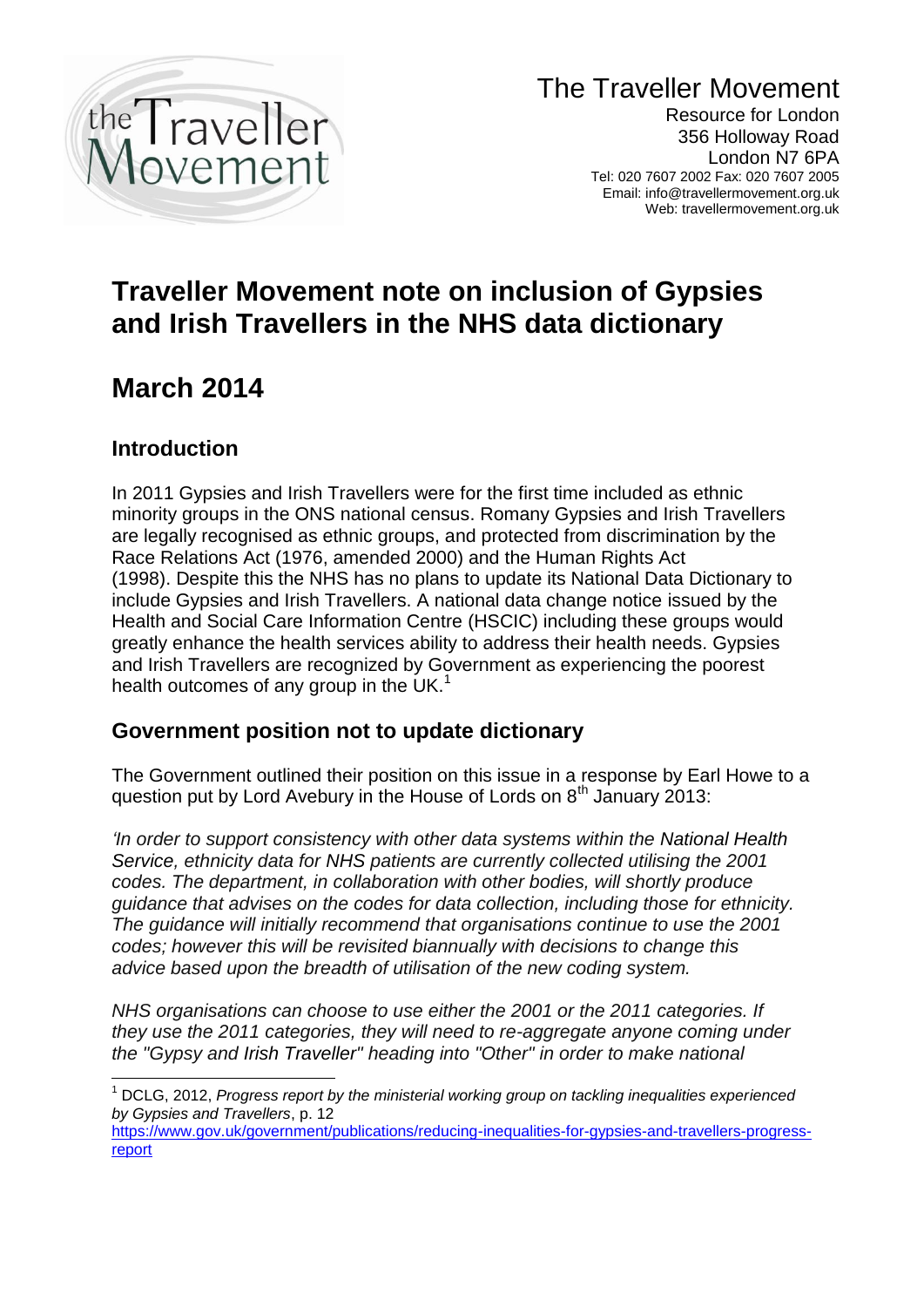*comparisons. Additional codes can be included as appropriate at a local level to reflect the demographic make-up of the local population. This allows local monitoring to take place in a way that supports service planning, decision-making, and key processes such as the Joint Strategic Needs Assessments.<sup>2</sup>*

#### **Case in favour of Gypsy and Irish Traveller data change notice**

The Government position is contrary to **DH's own internal guidance on ethnic monitoring** which emphasises that it is best practice for NHS ethnic codes to be in line with the most recent Census categories. $3$  The guidance also outlines the importance of ethnic monitoring in addressing health inequalities experience by BME groups:

*'The collection and use of ethnic group data on patients, service users, and staff is the foundation on which NHS bodies and councils with social services responsibilities can assess and address health inequalities, difficulties in access and discrimination experienced by some black and minority ethnic individuals and communities.'<sup>4</sup>*

*'The 16 codes are used across Government. Use of the 16 codes helps to maintain consistency between DH central collections and ONS population information. Critically, their use enables ready comparison between NHS and social care information and national and local population counts based on the 2001 census.' 5*

The case for updating the NHS Data Dictionary to include Gypsies and Irish Travellers has also been made in a **2014 report by Peter J Aspinall for DH's Inclusion Health Board** who are tasked with addressing health inequalities experienced by key vulnerable groups, including Gypsies and Irish Travellers:

'*The ethnic category codes currently used in the NHS Data Dictionary and the Commissioning Data Set Flows are those in the classification used for the 2001 England and Wales Census. Unlike in 2001, there has been no Data Set Change Notice mandating the adoption of the 2011 Census ethnic group classification (which includes 'Gypsy or Irish Traveller'). The adoption of the 2011 Census ethnic category classification in the NHS Data Dictionary would propagate the 2011 classification across all current NHS ethnicity data collections. This would have a transformative effect on the capture of Gypsies/Irish Travellers in routine data collection, including in those areas where there is strong evidence that Gypsies/Irish Travellers are strongly disadvantaged. ISD Scotland has adopted the 2011 classification in the Scotland Data Dictionary.' 6*

 2 http://www.theyworkforyou.com/wrans/?id=2013-01-08a.38.0

<sup>&</sup>lt;sup>3</sup> DH/Health and Social Care Information Centre/NHS Employers, 2005, A PRACTICAL GUIDE TO ETHNIC MONITORING IN THE NHS AND SOCIAL CARE, para 42 <http://www.lho.org.uk/ViewResource.aspx?id=9743>

 $4$  Ibid, page 5

 $<sup>5</sup>$  Ibid, para 35</sup>

<sup>6</sup> Aspinall, 2014, Inclusion Health Board, *Hidden Needs: Identifying Key Vulnerable Groups in Data Collection,* p. 11

[https://www.gov.uk/government/uploads/system/uploads/attachment\\_data/file/287805/vulnerable\\_gro](https://www.gov.uk/government/uploads/system/uploads/attachment_data/file/287805/vulnerable_groups_data_collections.pdf) [ups\\_data\\_collections.pdf](https://www.gov.uk/government/uploads/system/uploads/attachment_data/file/287805/vulnerable_groups_data_collections.pdf)